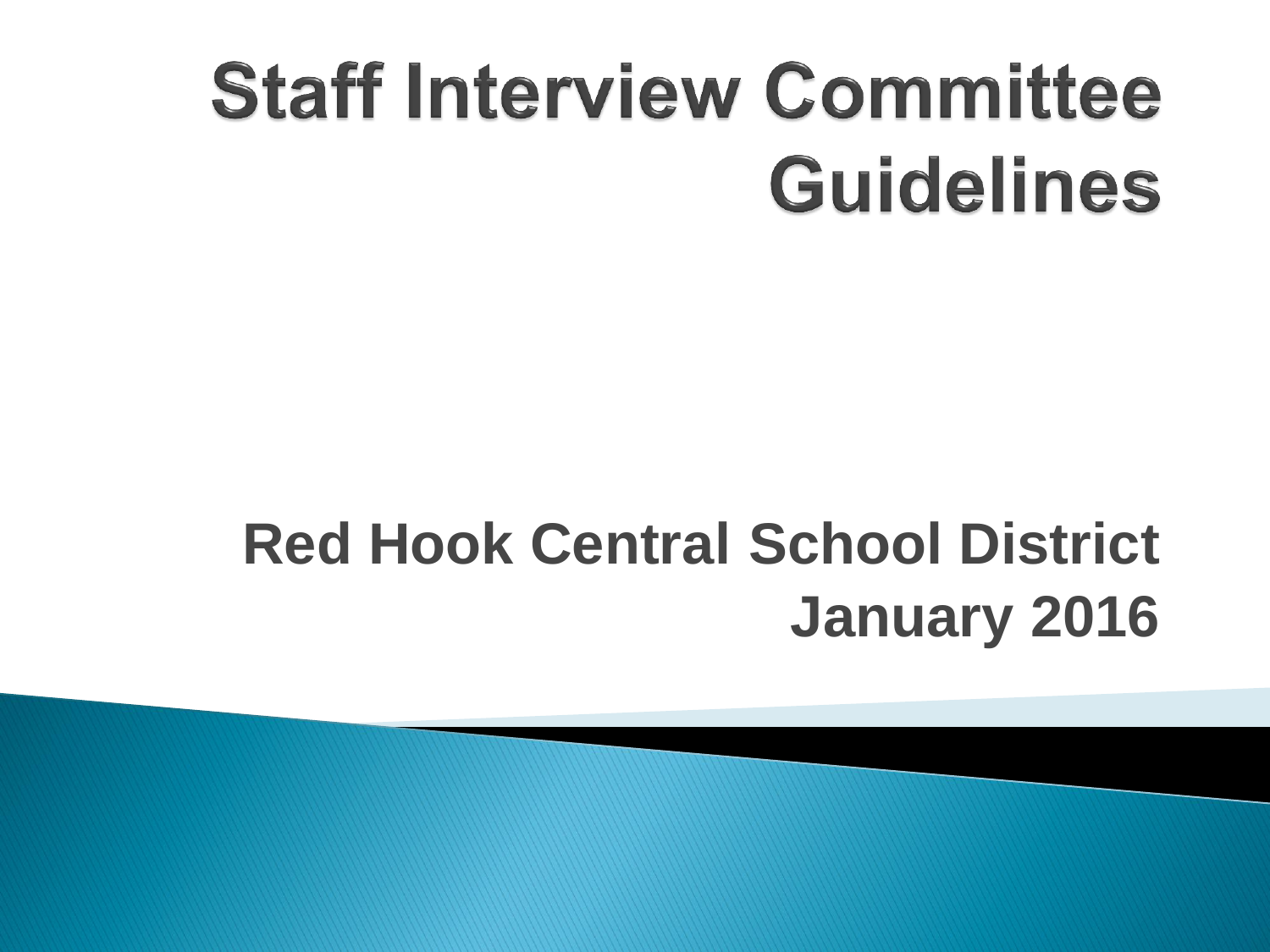Thank you for agreeing to serve on the Interviewing Committee. If you develop a conflict and cannot serve throughout the entire process, please notify the Committee Chairperson immediately. By doing so, a replacement appointee will have enough time to read all files and develop a working knowledge of the interview process.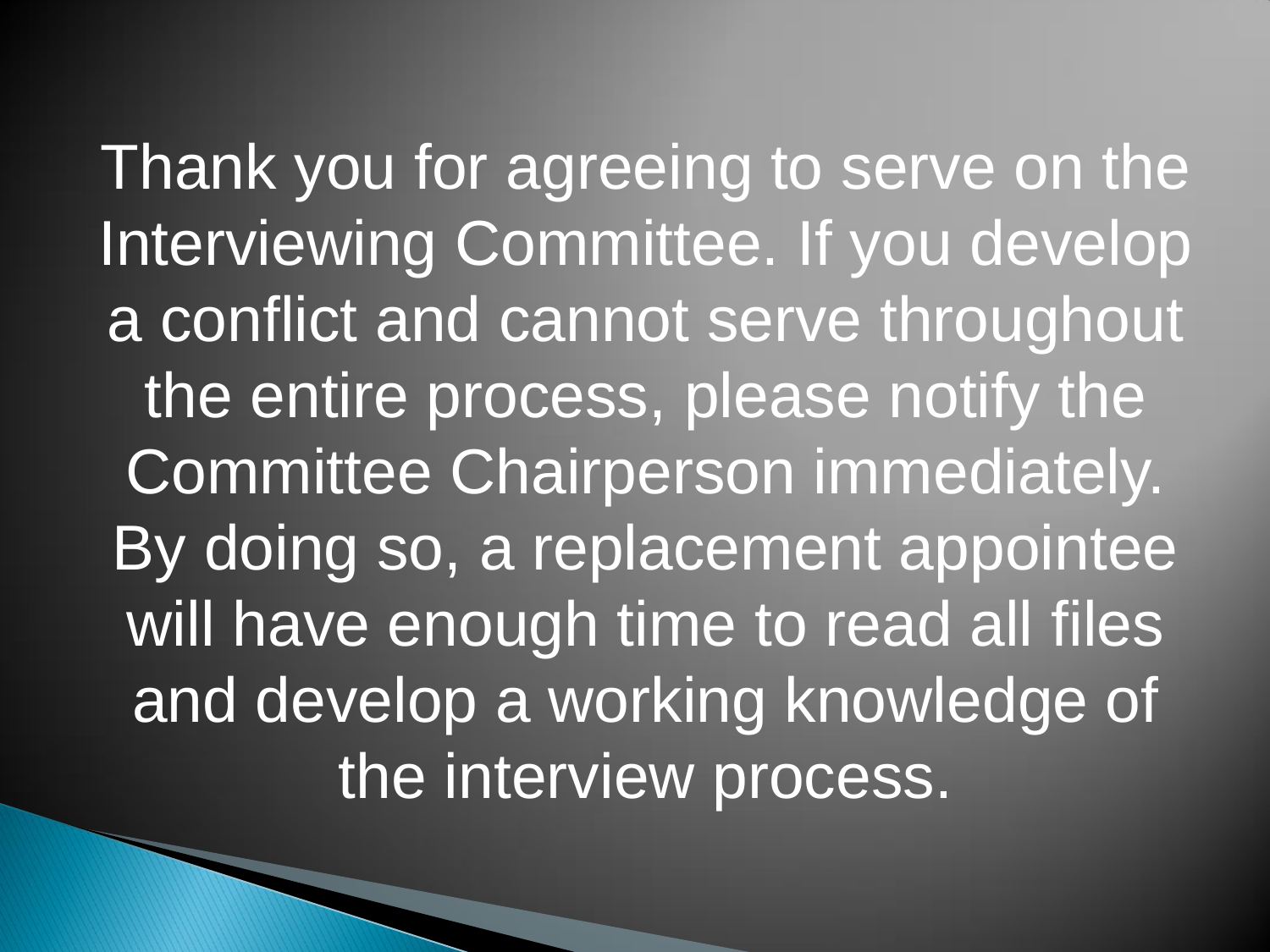**These guidelines are prepared for the benefit** of committees involved in a very critical process: the selection of staff members in the Red Hook Central School District.

▶ Even if you have served on an interview committee before, we encourage you to read through the guidelines before you begin your next selection process, to ensure that you are familiar with legal requirements, and that the hiring process proceeds as smoothly as ble.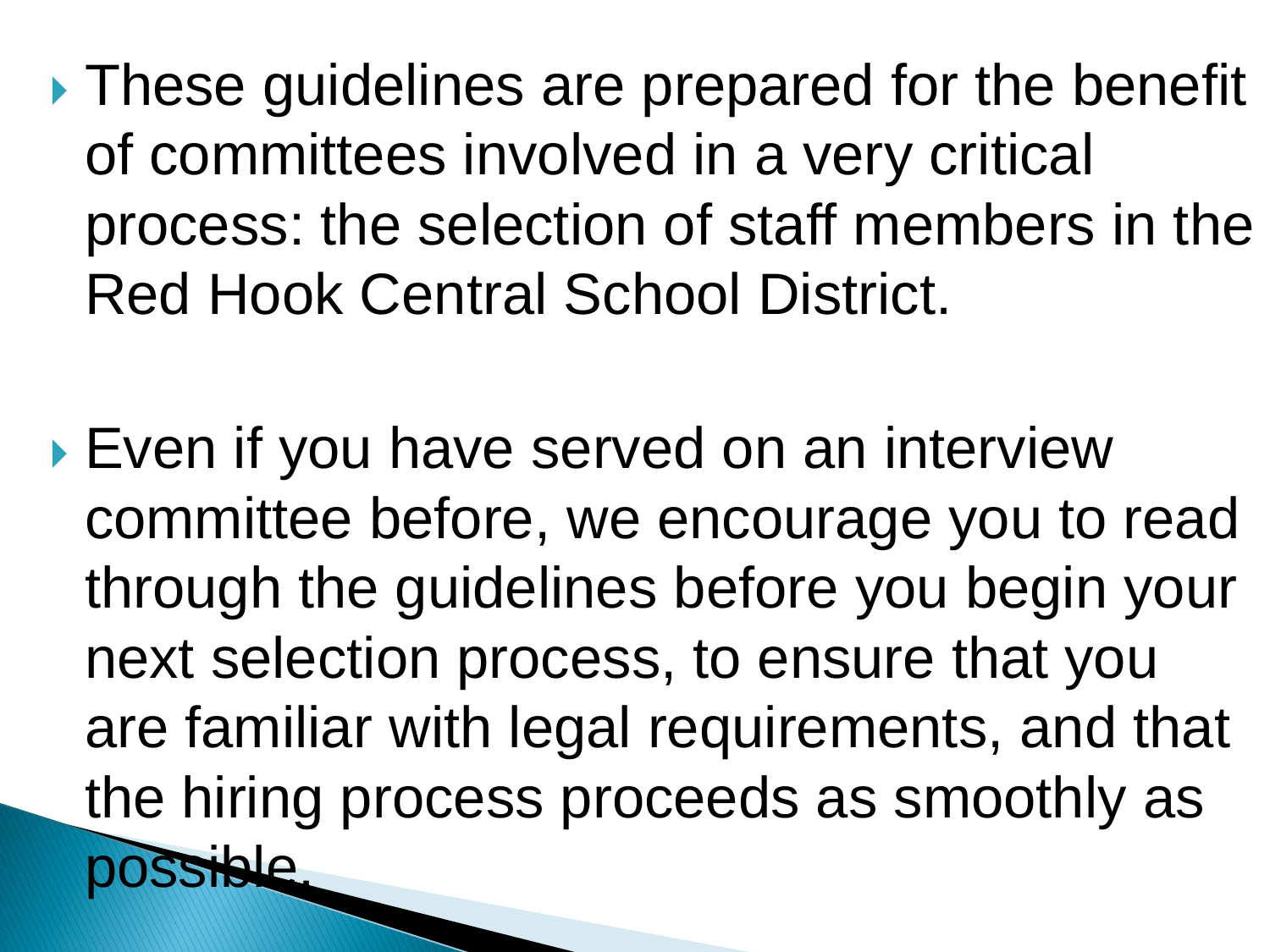## **Mission**

It is the mission of the Red Hook Central School District to hire the best qualified person for each position in the district. Successful candidates will exhibit qualities that underscore district goals. Finding the best candidate for a position is critical to the success of a school organization.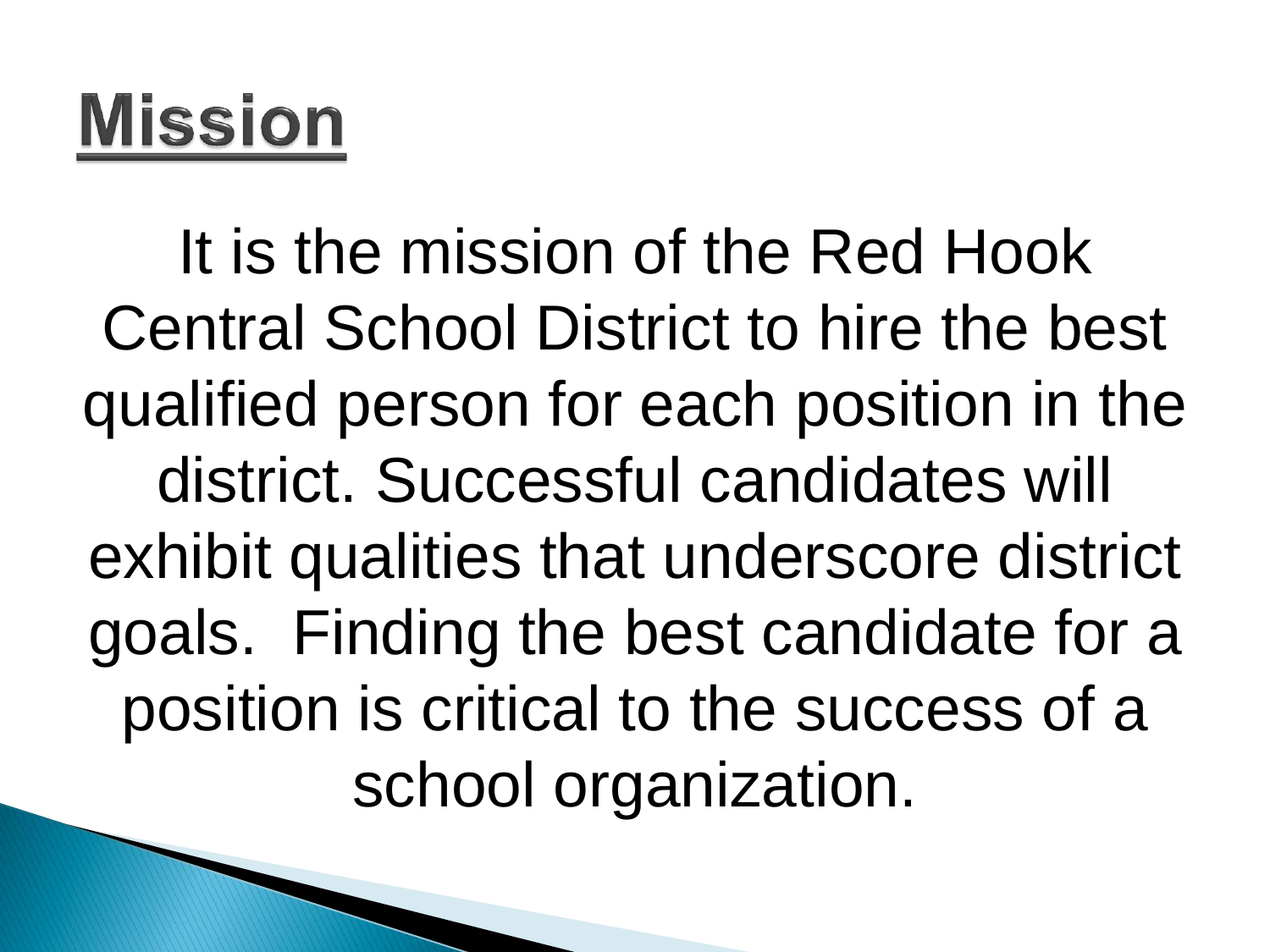# **ROLES/RESPONSIBILITIES OF COMMITTEE MEMBERS**

#### **Inclusiveness**

Each committee member is responsible for being inclusive of all candidates and avoiding stereotypes and bias. Being inclusive of cultural differences optimizes our effectiveness in achieving student success.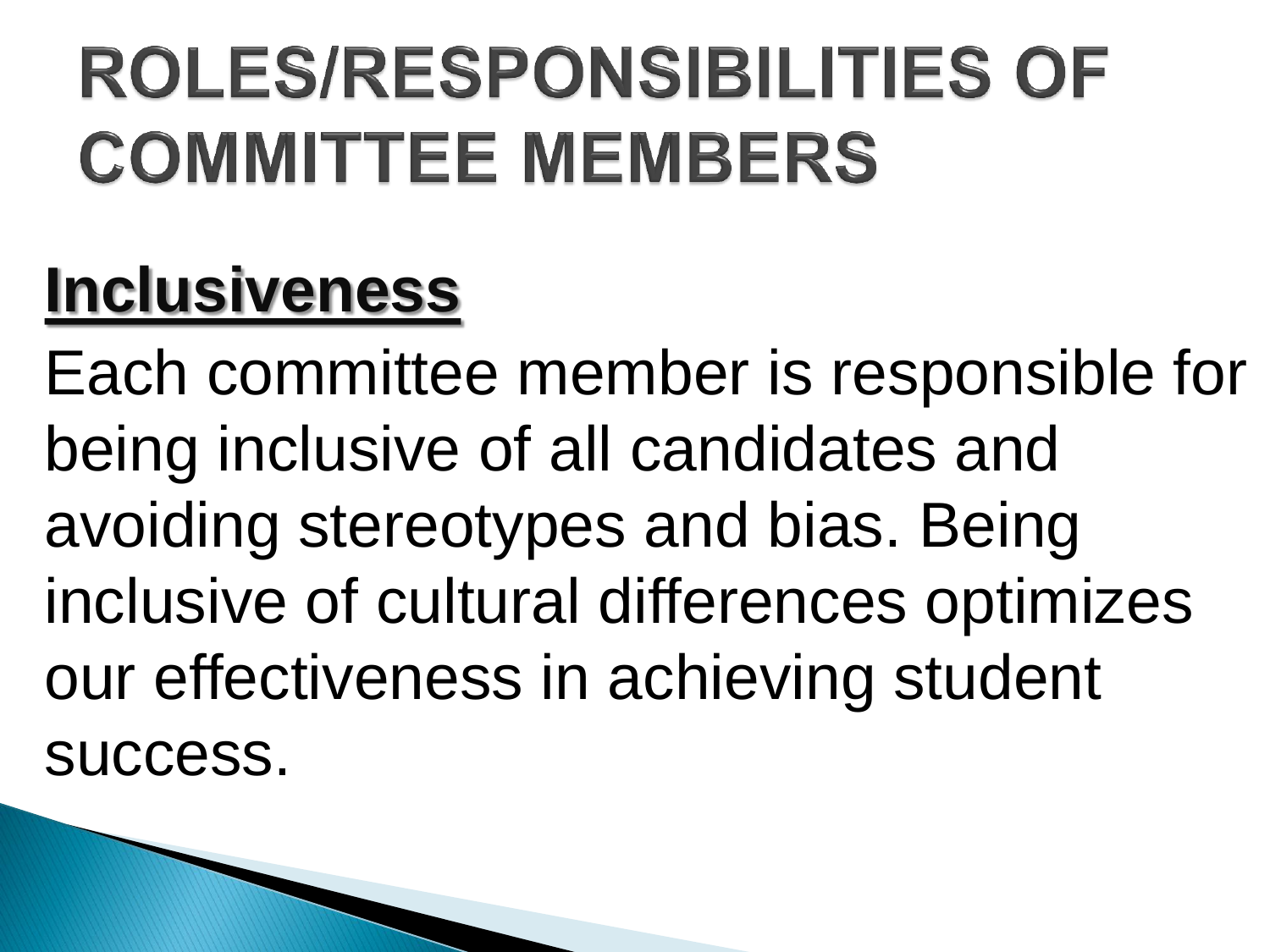## **Confidentiality**

**The Communication of the Communication** 

- ▶ Confidentiality must be maintained at all times.
- ▶ Committee members are acting as agents of the District when recruiting. Therefore, anything that goes on within the committee process is not to be discussed with anyone outside of the committee (that includes applicant's names, screening results, interview questions, interview responses, committee discussions, etc.)
- If anyone outside of the committee inquiries about anything of a confidential nature, inform them that you are a member of the interviewing committee and are not at liberty to discuss the recruitment with them. You may refer anyone with inquiries/questions to the committee chairperson.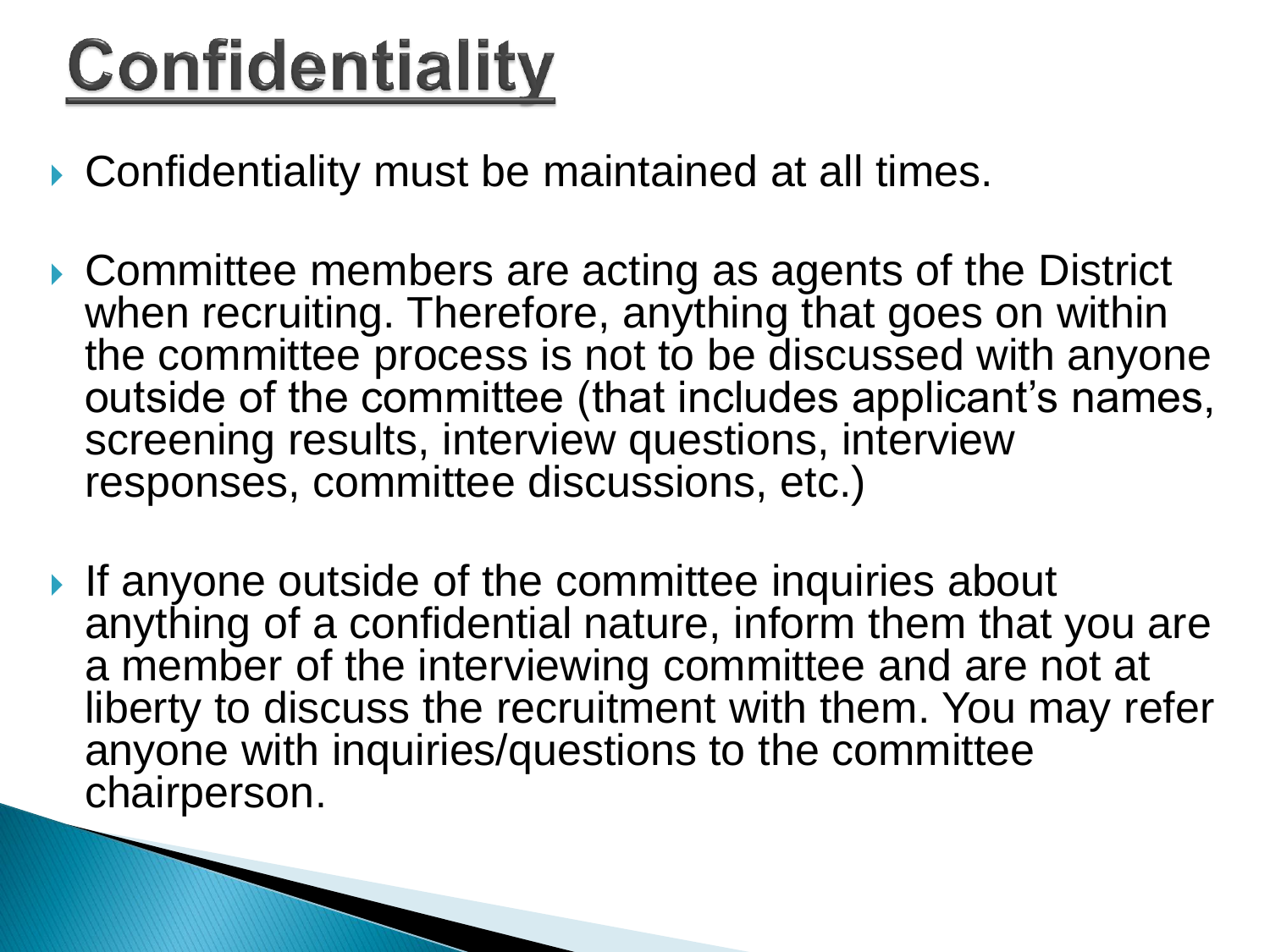## **Participation**

You have been chosen to serve on this committee because of your connection to the school. Your input is essential in the selection of the recommended semifinalists. We encourage you to remain flexible in your participation in this process. Committee members must be present for all candidate interviews.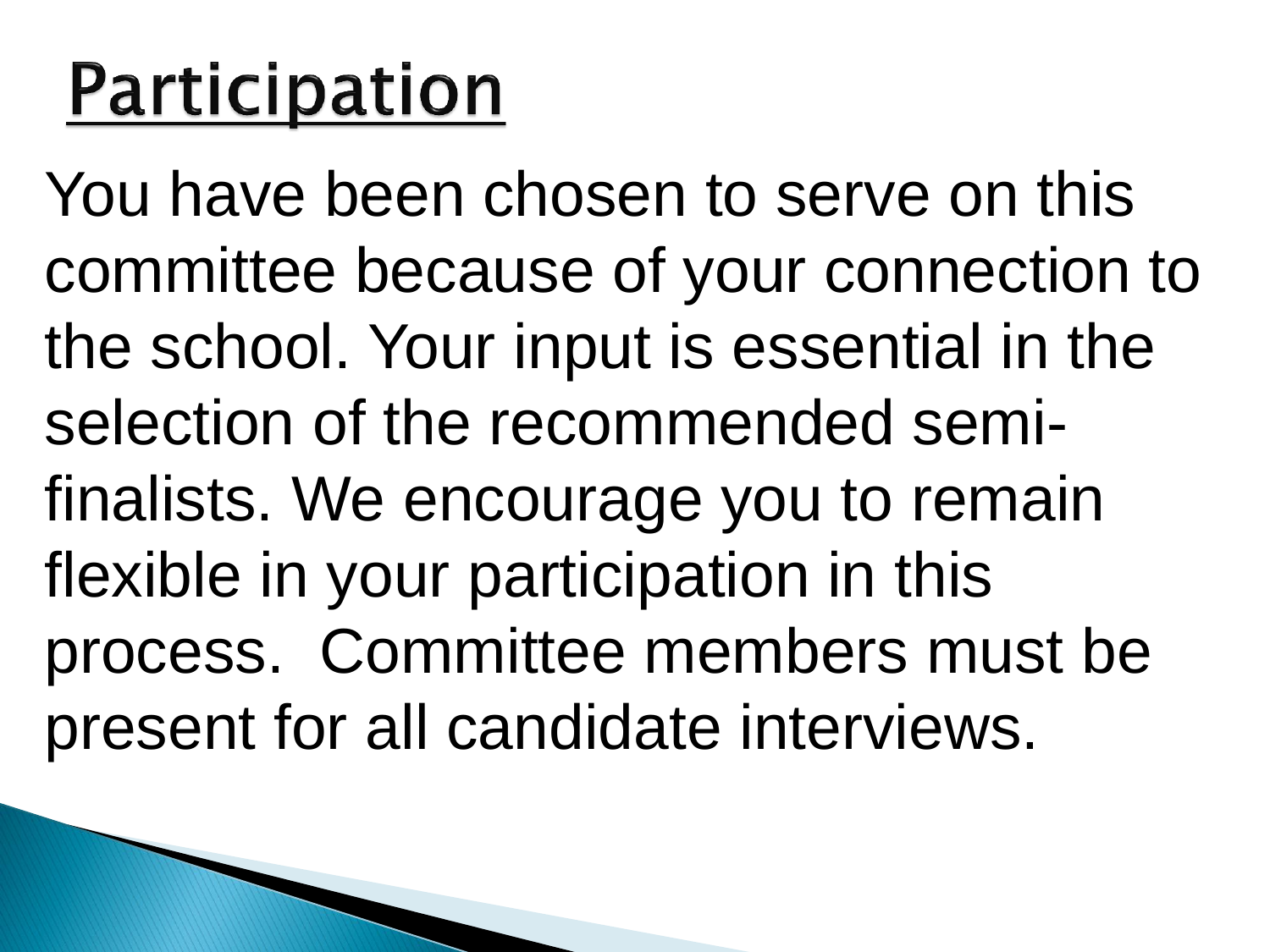# **Objectivity**

- Decisions must be based on the screening and interviewing processes only; any past experience that you may have had with an applicant should not be taken into consideration.
- Applicants that you know from a past experience should be given the same opportunity to demonstrate their skills and abilities to you and should not be given any unfair advantage or disadvantage based on your prior experience with them.
- Any committee members who may have a potential conflict of interest must bring this to the attention of the committee chairperson.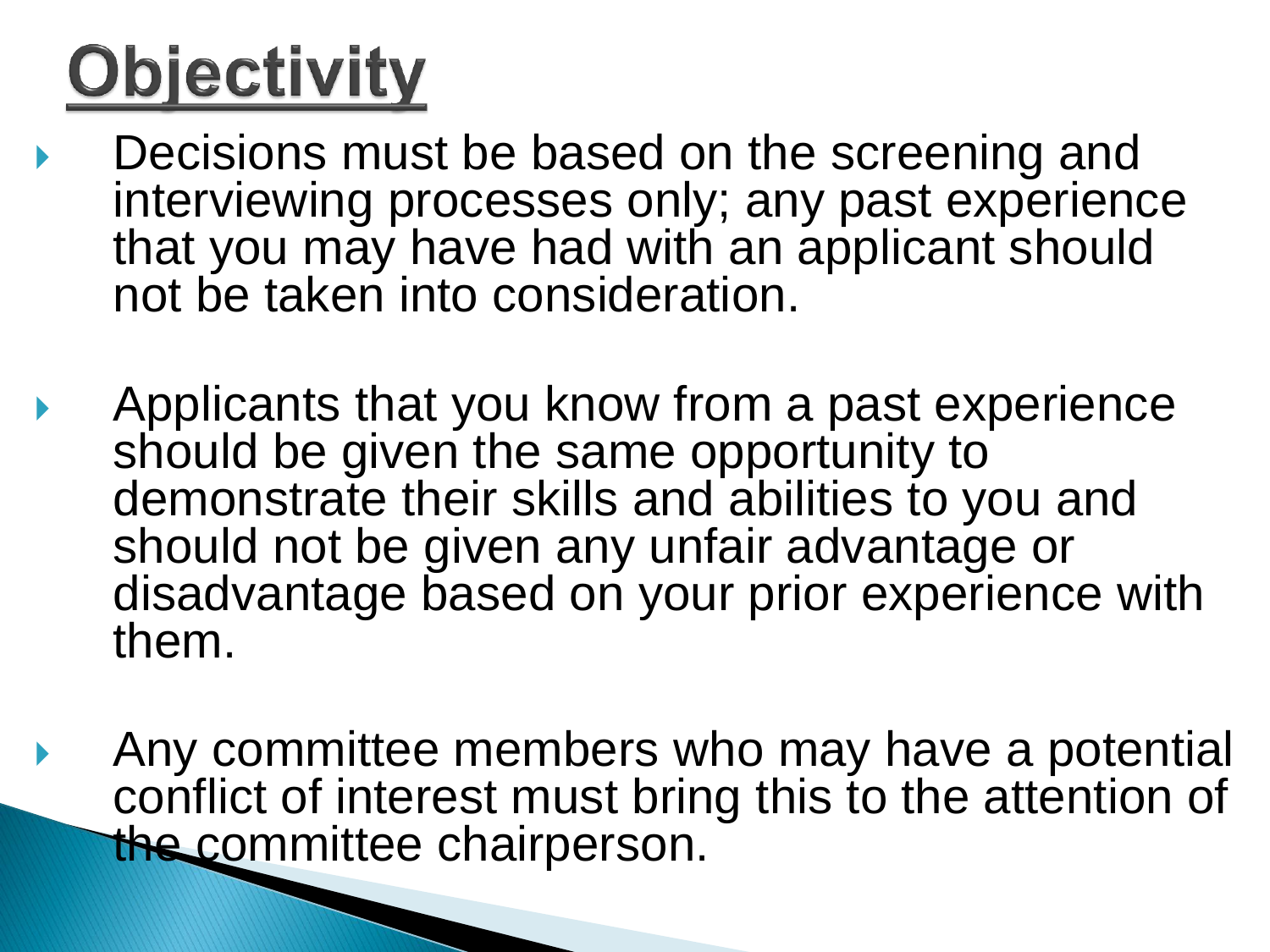### **Consistent Interview process:**

- Consistency in interviewing is important to minimize bias.
- Staff members on the committee must be available for all days of the interview process.
- Committee members can suggest to the building administrator possible questions to ask the candidate. It is preferable that this input and discussion occurs prior to the interview day.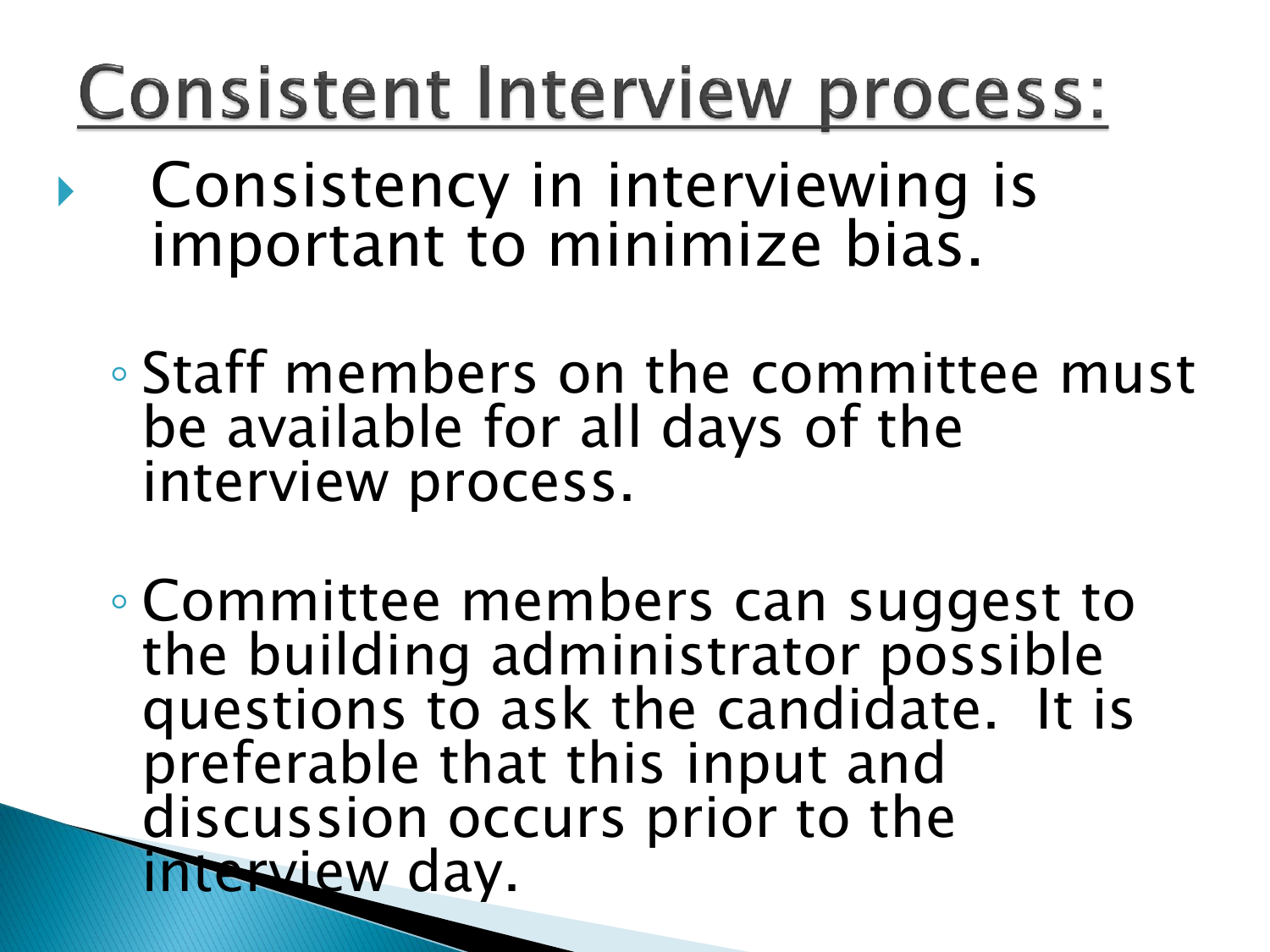- Questions asked by the committee must be the same for each candidate. However, extension questions can be used to clarify or prompt a candidates' response.
- In order to be better prepared for the interviews, candidate resumes will be available for review prior to the day of the interview. Due to confidentiality, they must be reviewed and kept in the administrator's office. If available, they can also be posted on a district secure site for committee member review.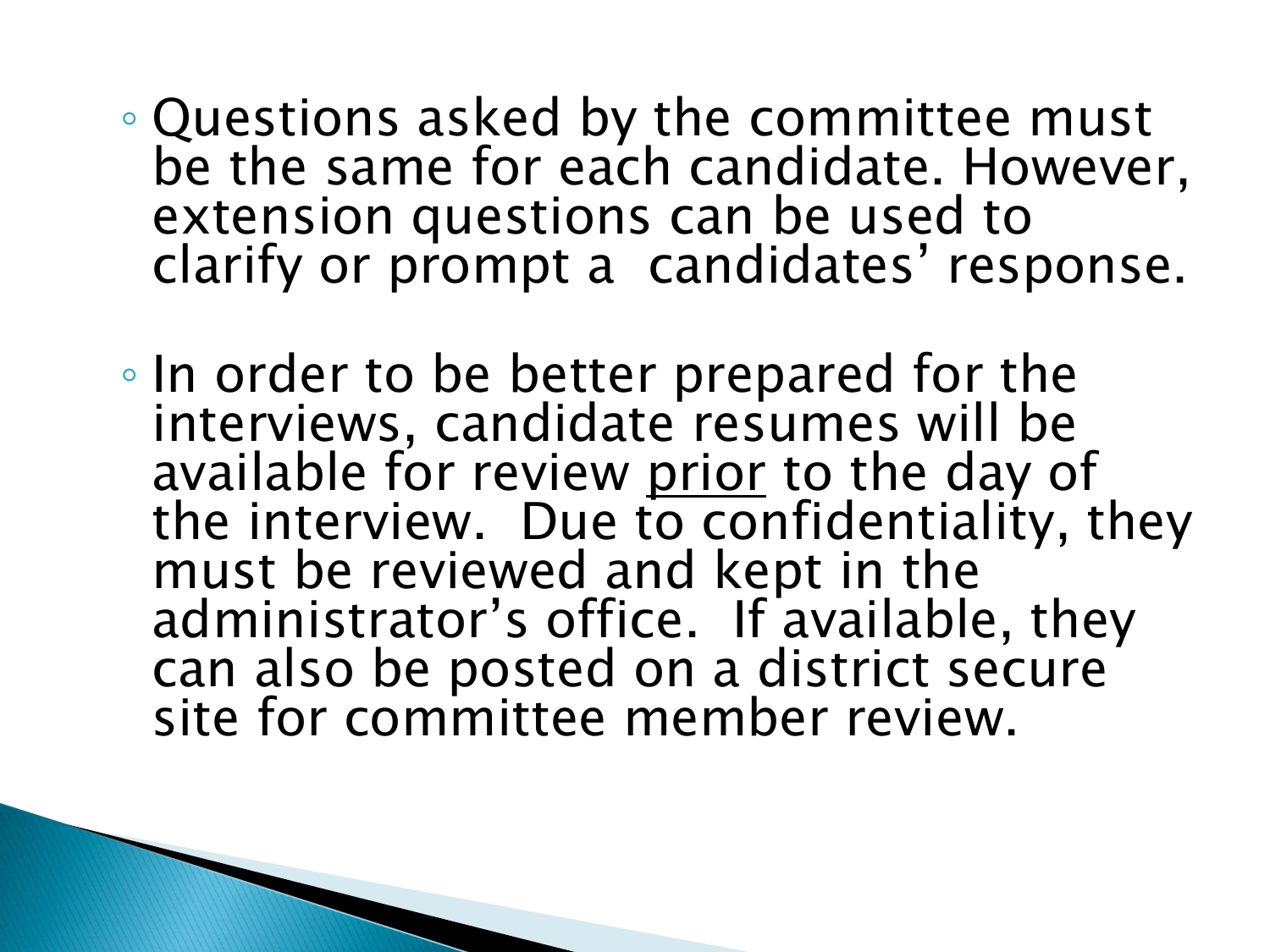# **Selection Process:**

- ▶ The interview committee will choose two or more semi-final applicants to be sent to the Superintendent for a final interview.
- ▶ Reference checks will be completed by the committee chairperson prior to the Superintendent's interview. In addition to the references provided by the applicant, several other references will be sought.
- The Superintendent will make the final decision.